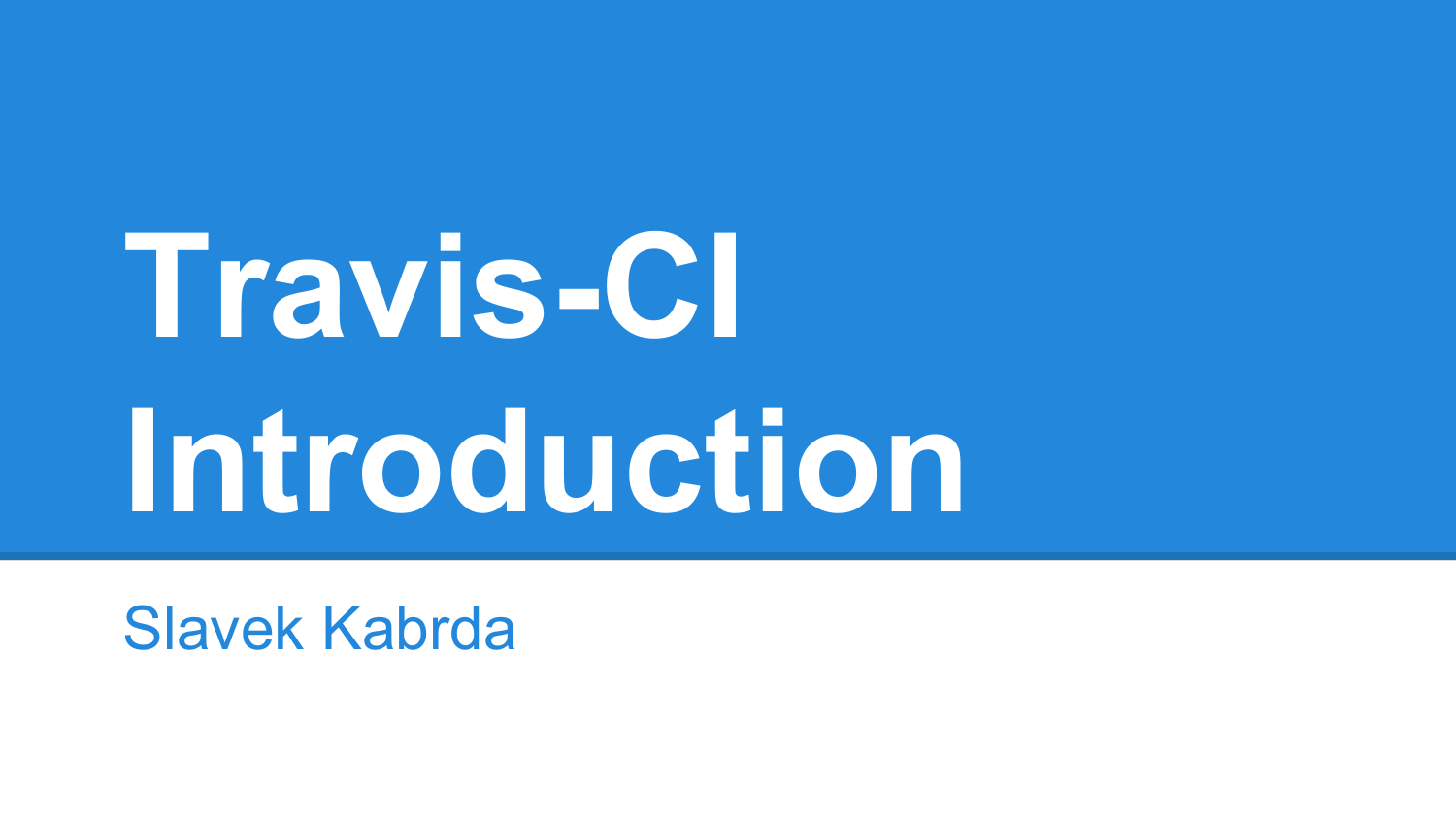# **Continuous Integration**

- Merging all working copies in main repo continuously (several times per day)
- Originated as a practice in eXtreme Programming
- Running test suite periodically/after every commit was added later to CI concept
- Nowadays used even without adopting XP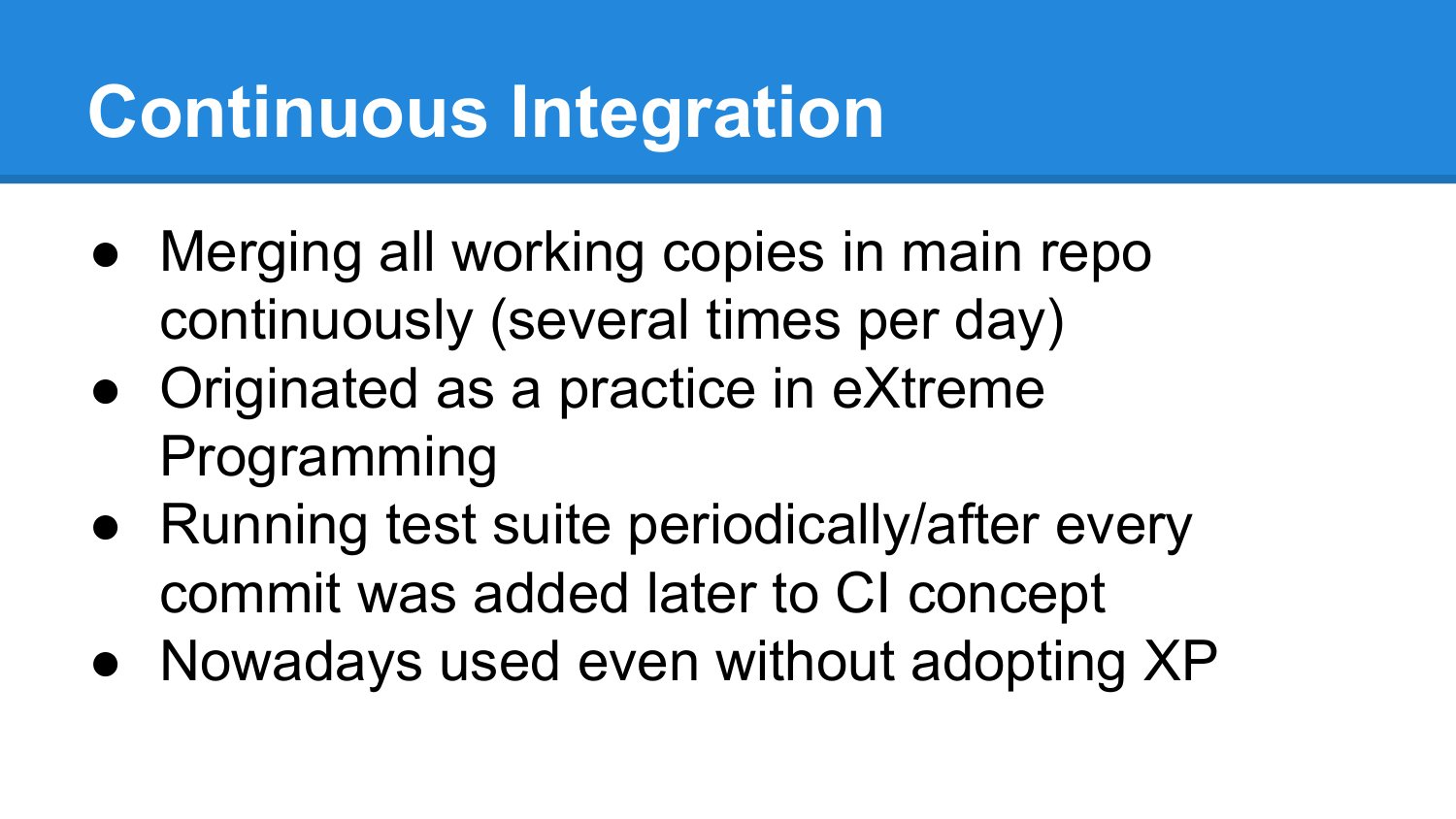#### **Benefits**

- (Integration) bugs detected early
- Easy to track commits introducing bugs
- Availability of per-commit builds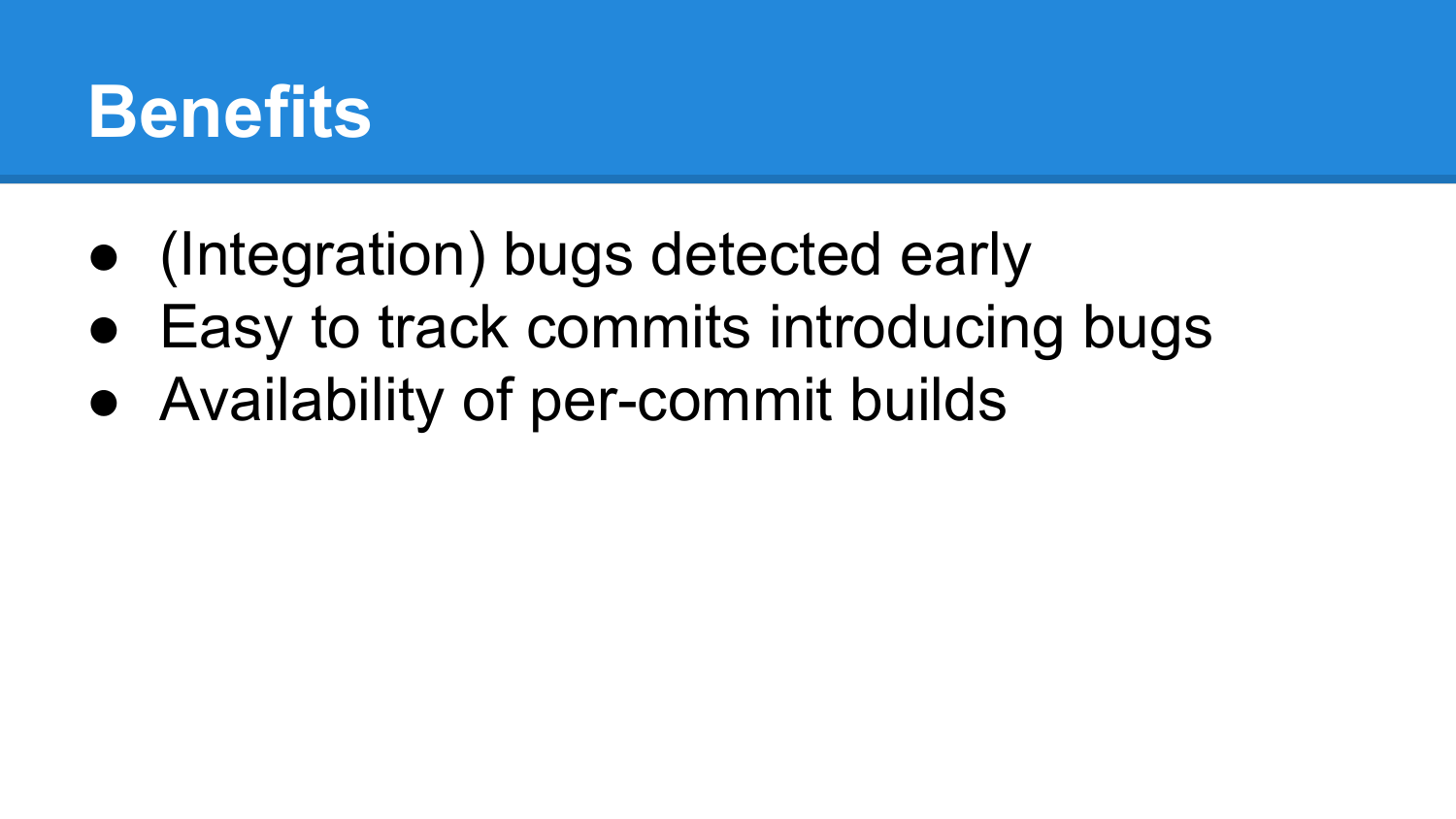

- Writing and maintaining a test suite
- Setting up CI system
- Automating the CI process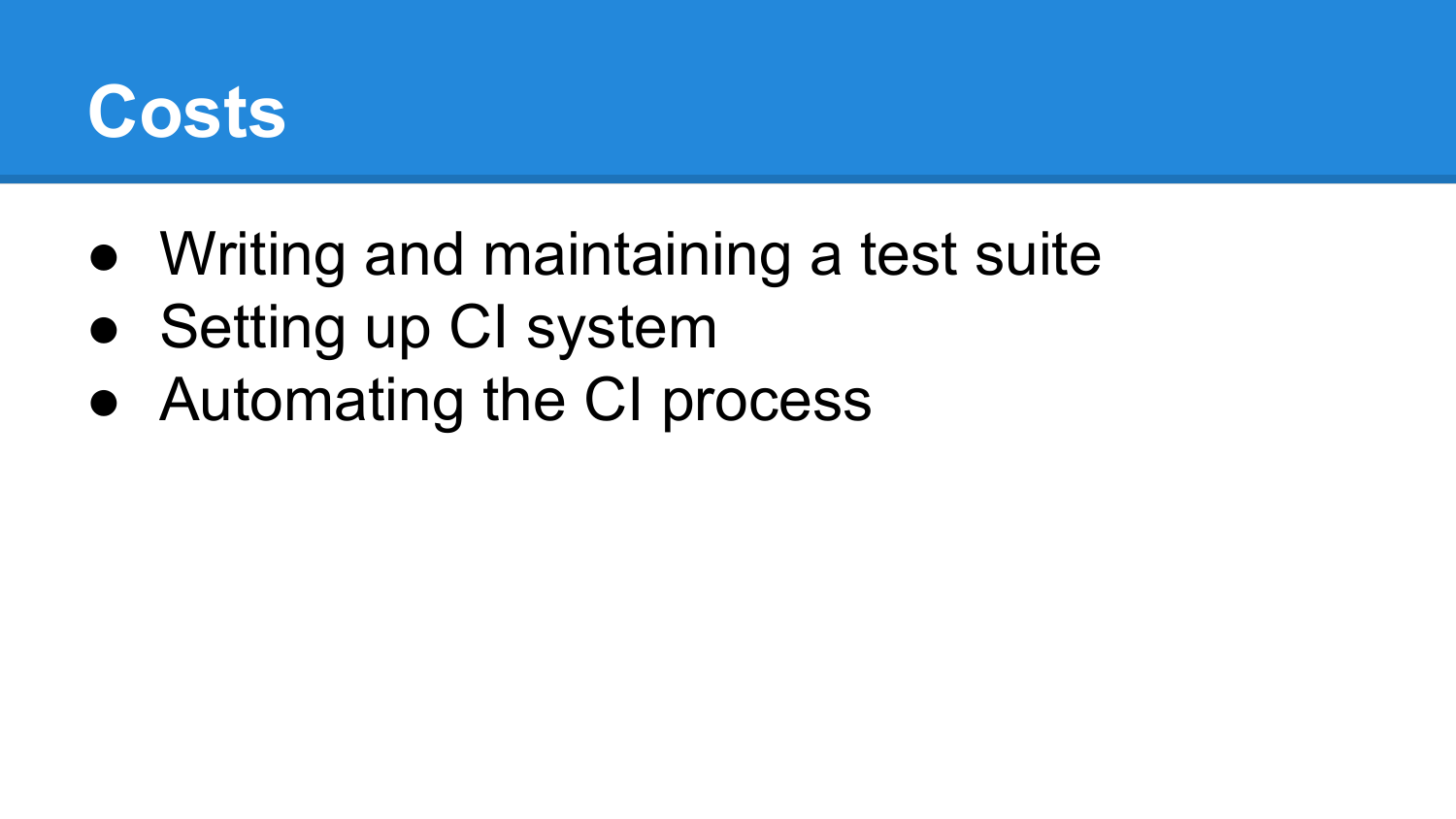# **What is Travis CI?**

- <https://travis-ci.org/>
- Hosted continuous integration service
- Only usable for GitHub hosted projects <https://travis-ci.com/> for private projects
- Documentation at<http://docs.travis-ci.com/>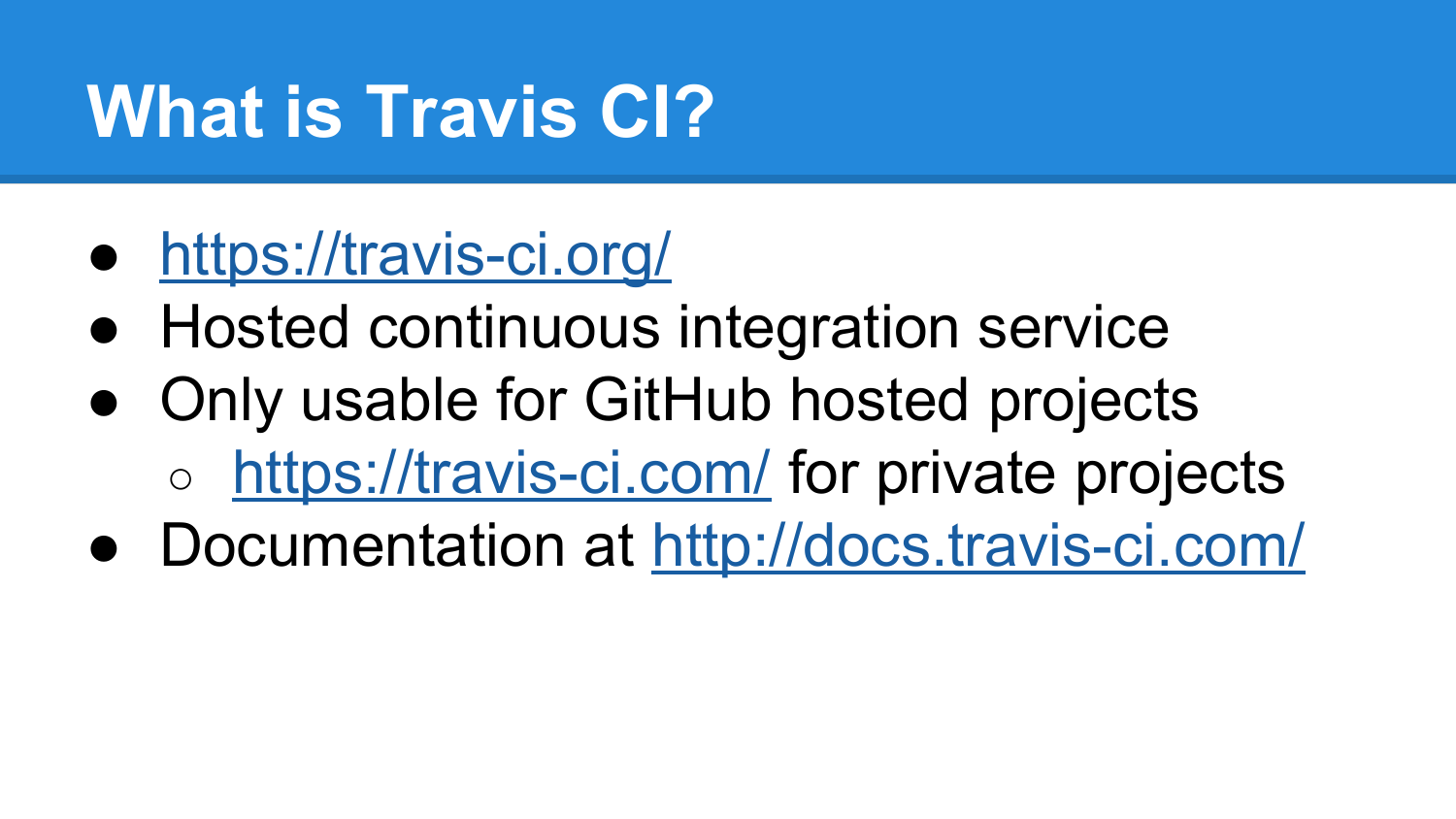# **How to Get it Working**

- 1. Sign in (with your GitHub account)
- 2. Activate a webhook
- 3. Add ".travis.yml"
- 4. Push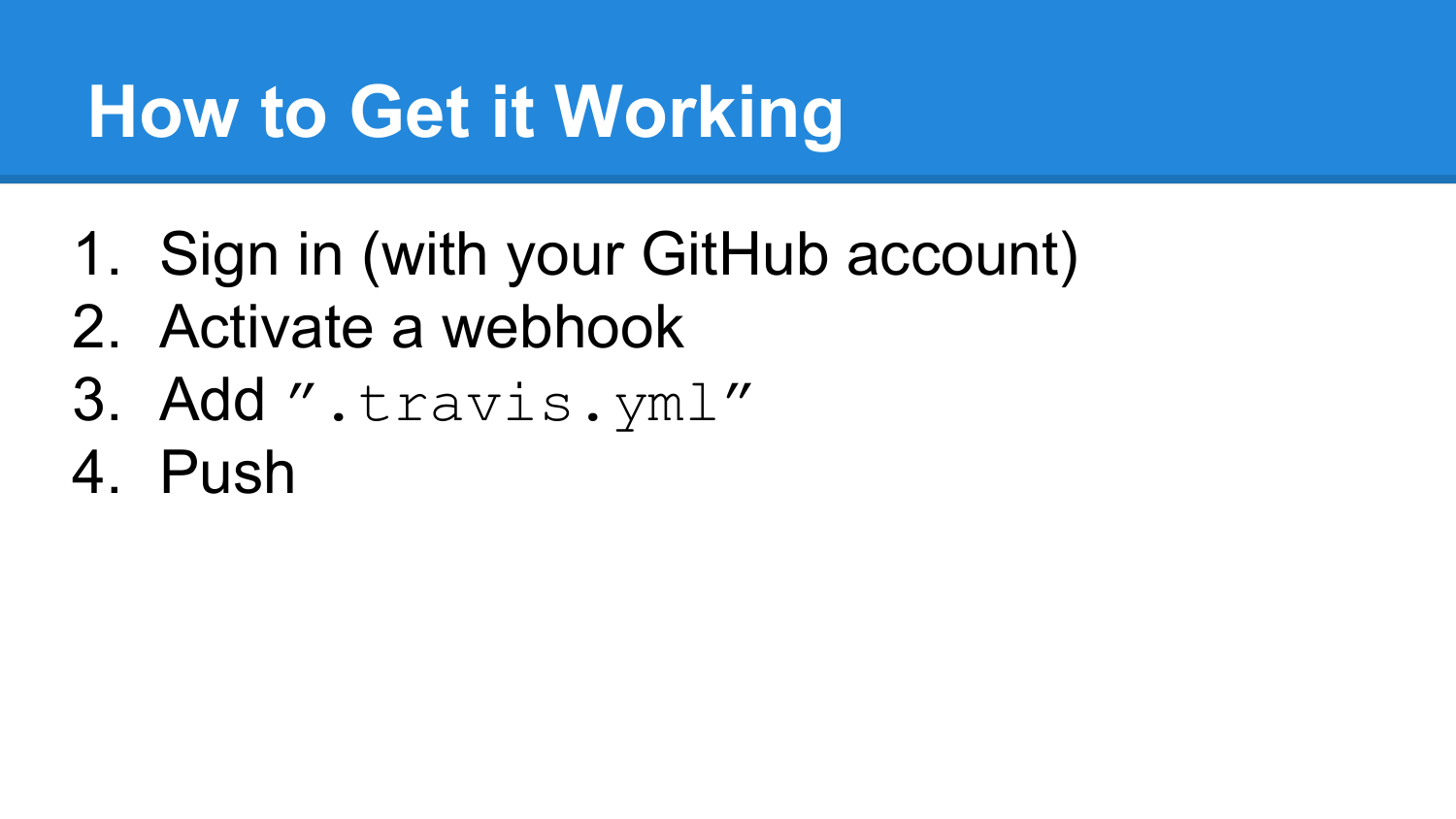# **How it Works**

- 1. Developer pushes new commit(s)
- 2. GitHub let's Travis-CI know that a new commit was pushed (PR was made)
- 3. Travis-CI checks out the GitHub repo
- 4. Travis-CI reads ".travis.yml", spins up VMs and runs tests
- 5. Travis-CI reports success/failure
- 6. (Travis-CI deploys)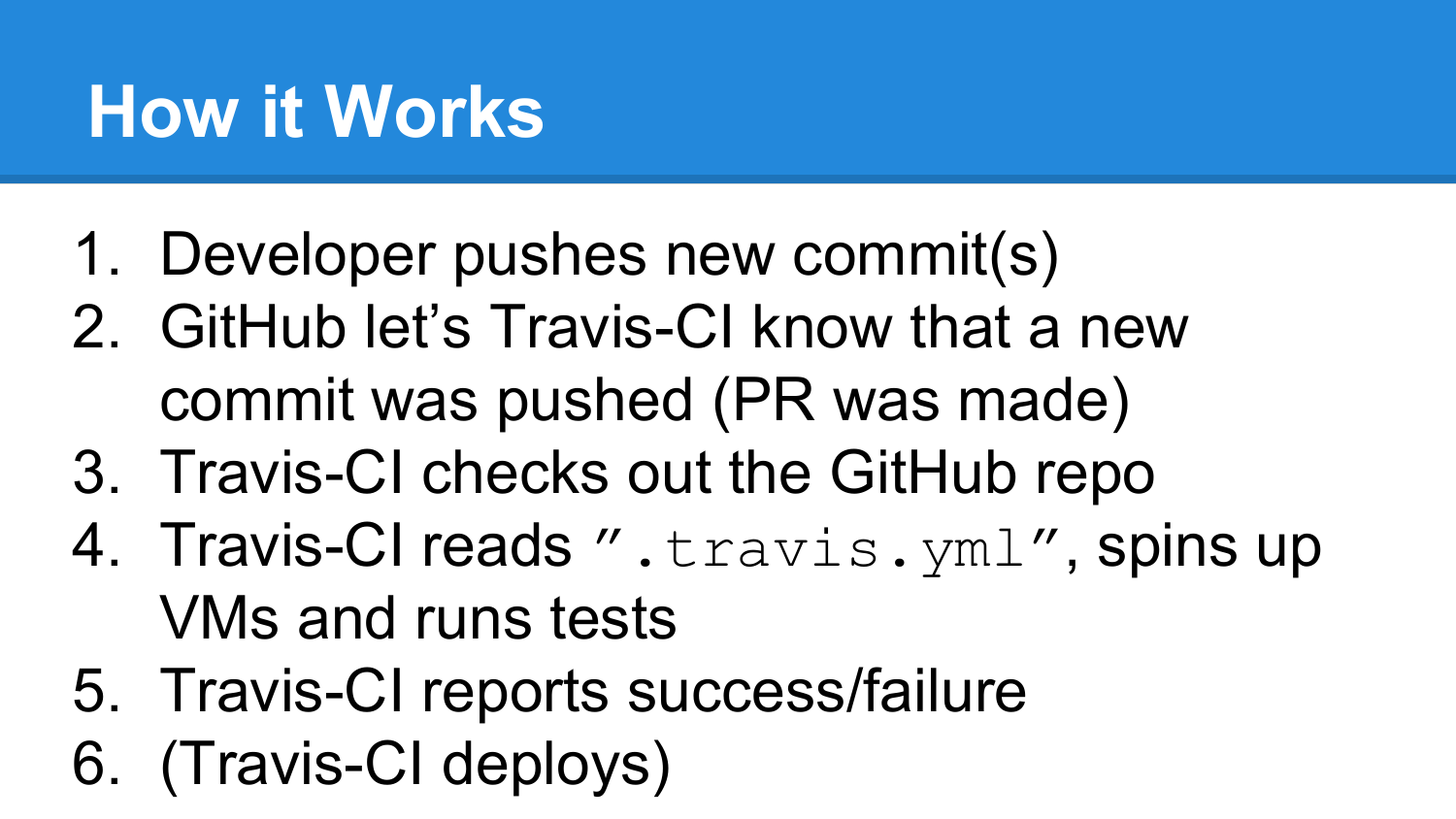# **.travis.yml - Content**

- A well-formed YAML file [\(http://yaml.org/\)](http://yaml.org/)
- Specifies:
	- Language of your project (just one)
	- Language runtimes (JDK versions/Python versions/...)
	- Additional dependencies to install
	- Additional configuration and services
	- How to run tests
	- How to deploy
	- Many language-specific options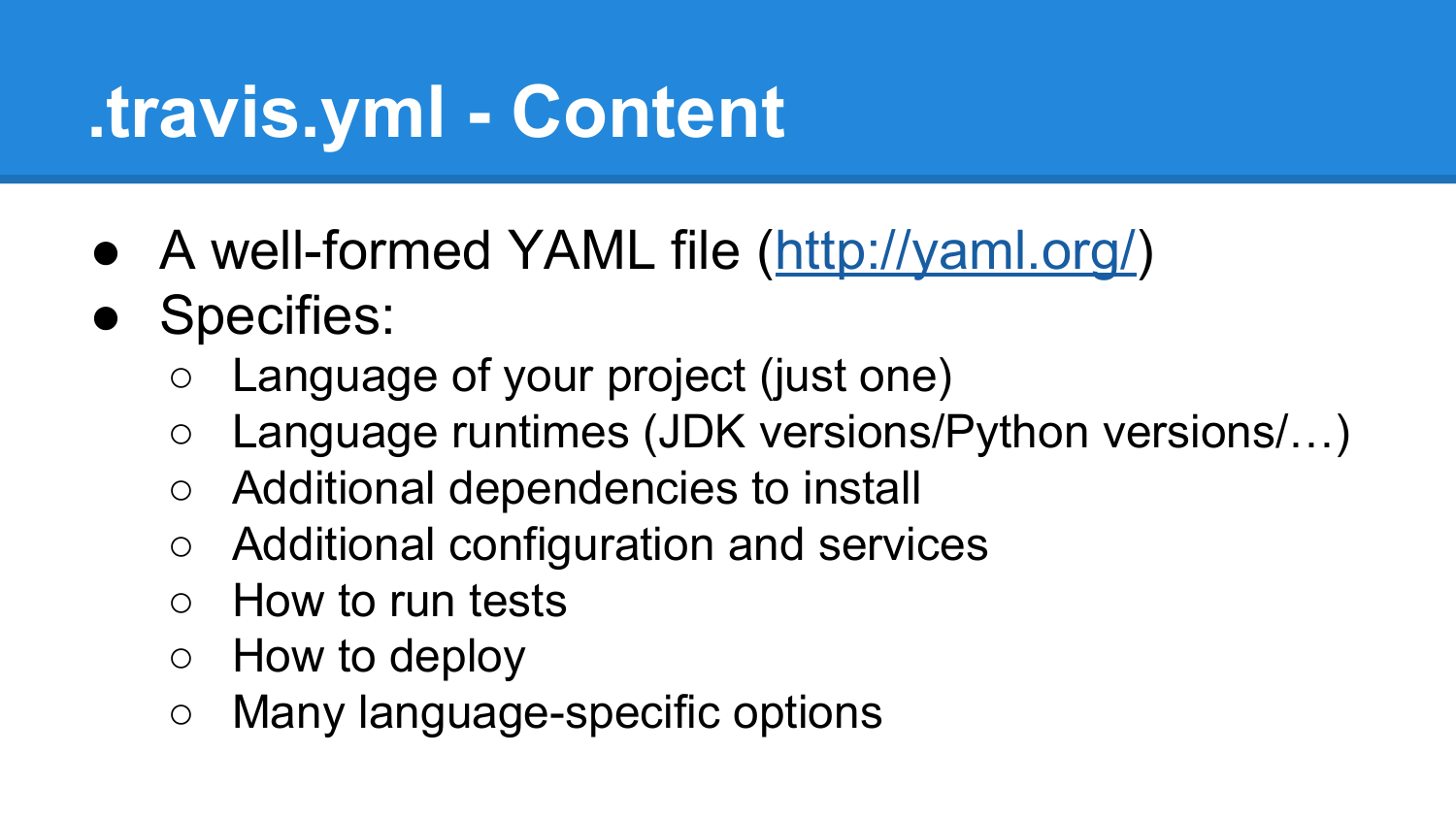#### **.travis.yml - Example**

● (lots of language specific examples at <http://docs.travis-ci.com/user/getting-started/>)

```
language: python
python:
 - "2.6"
 - "2.7"
 - "3.3"
 - "3.4"
  - "pypy"
install:
  - pip install -r requirements.txt
 - if [[ $TRAVIS PYTHON VERSION == '2.6' ]]; then pip install argparse; fi
script: nosetests
```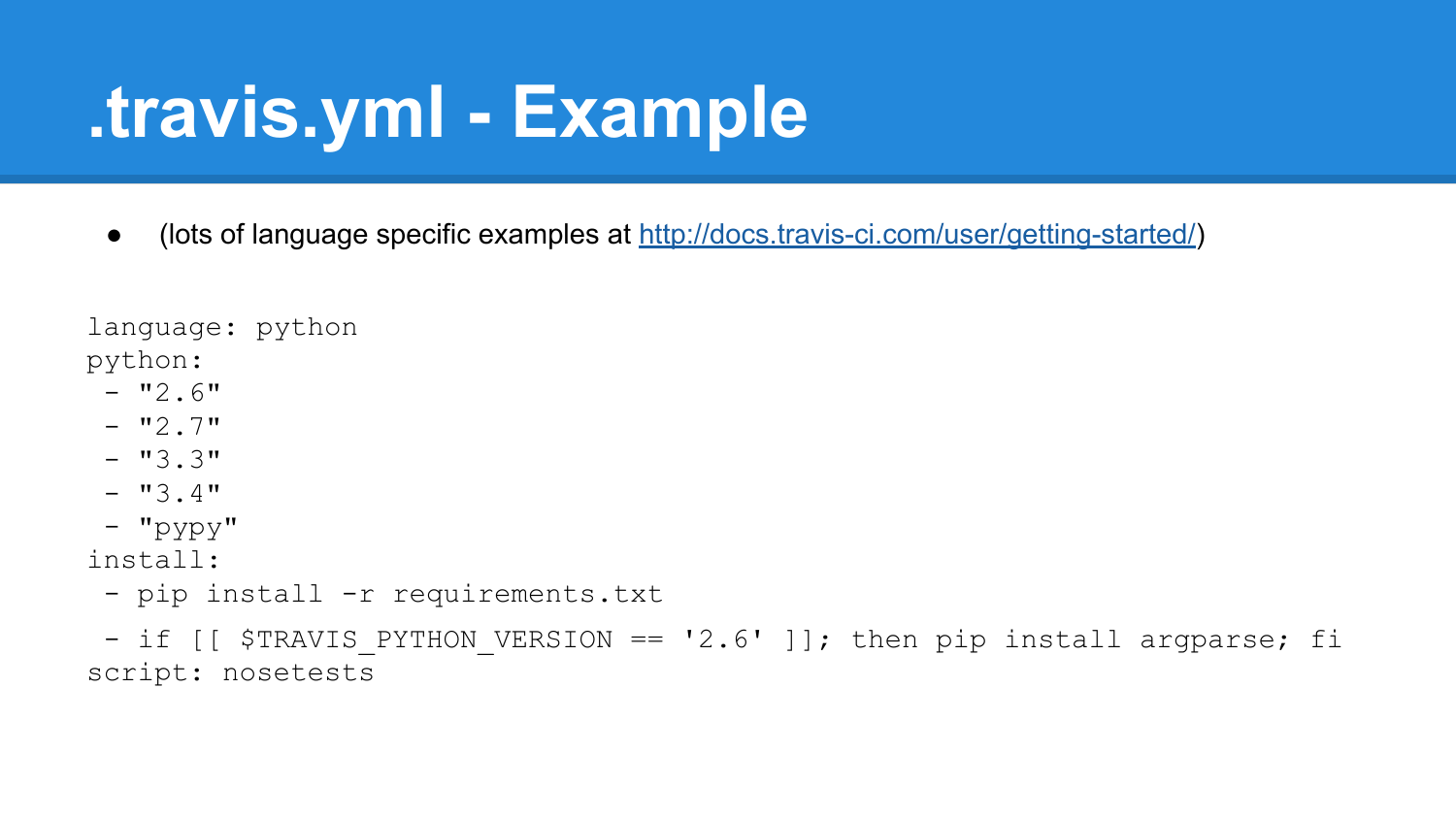#### **.travis.yml - Run Order**

- before\_install
- install
- before\_script
- script
- after success/after failure
- after\_script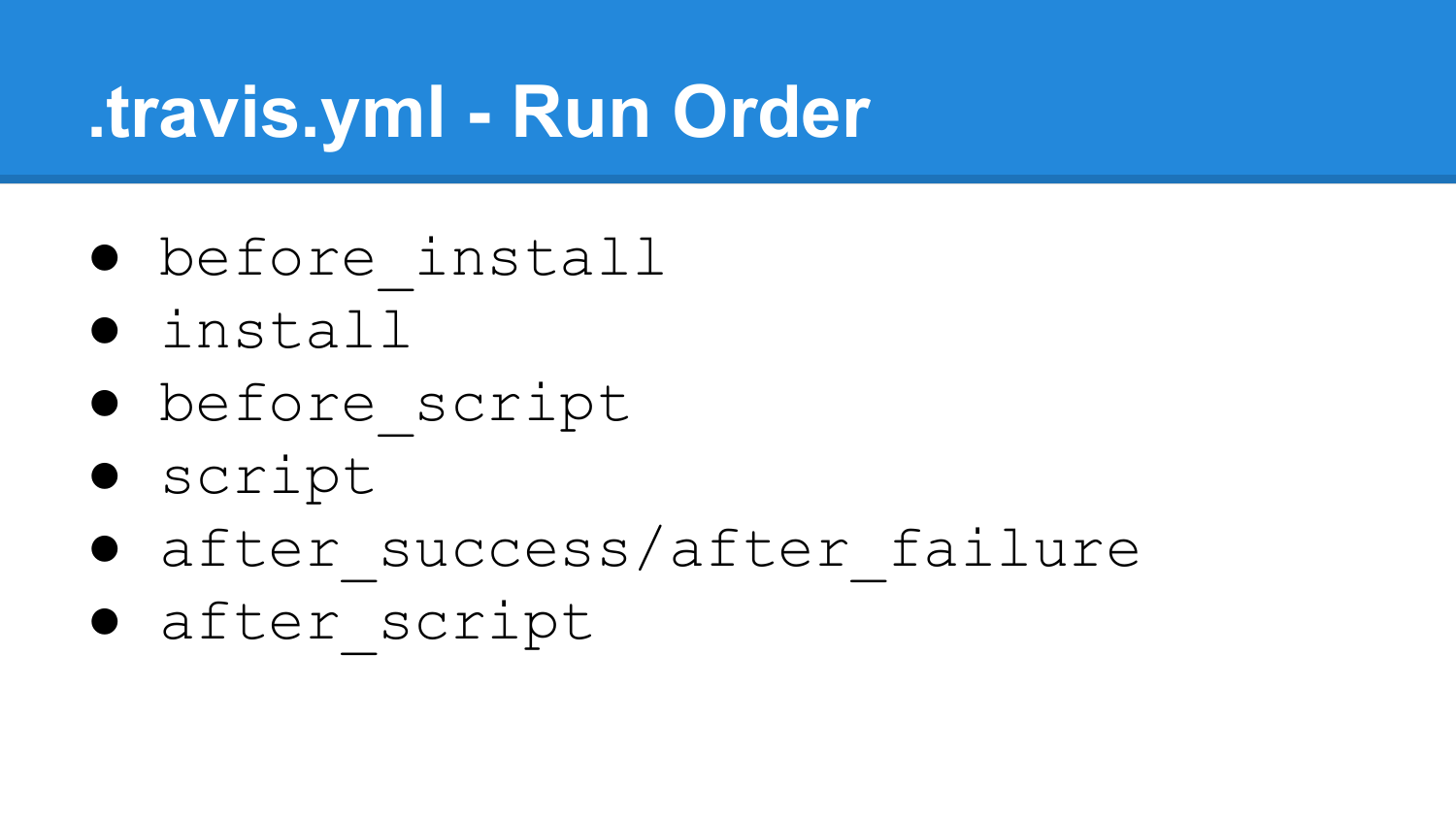#### **.travis.yml - Dependencies**

- <http://docs.travis-ci.com/user/installing-dependencies/>
- Interpreters/runtimes installed by Travis-CI itself
- Services installed, not necessarily enabled
- Libraries/extension modules should be installed by language-specific means (PyPI/Rubygems/NPM/…)
- Can "apt-get" install Ubuntu packages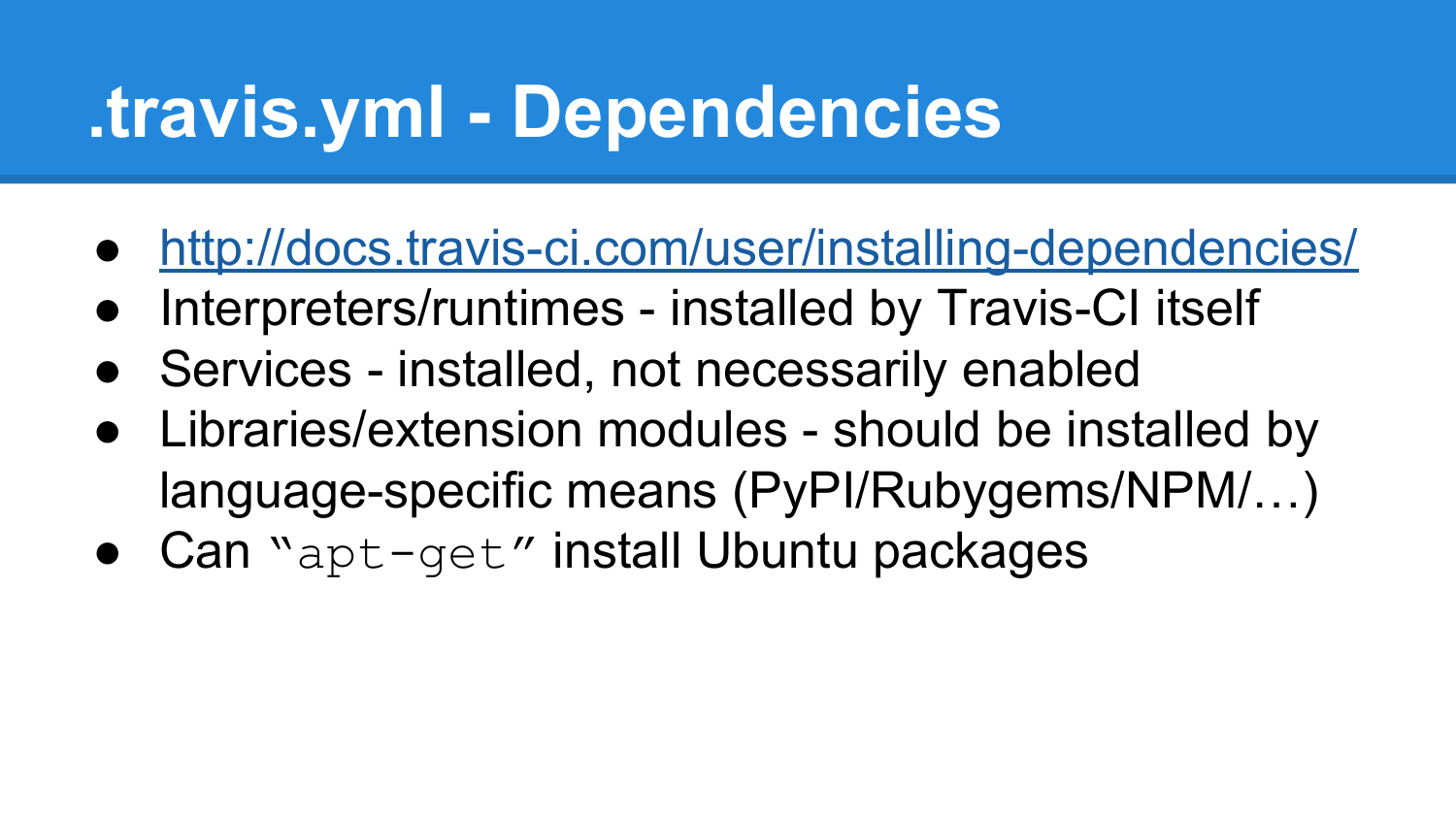#### **.travis.yml - Services**

- <http://docs.travis-ci.com/user/database-setup/>
- MySQL, PostgreSQL, MongoDB, Redis, RabbitMQ, Memcached, …

services:

- redis
- memcached
- # mysql starts on VM boot, no need to add it to services

before script:

- # username 'travis'/'root', blank password
- mysql -e 'create database myapp test;'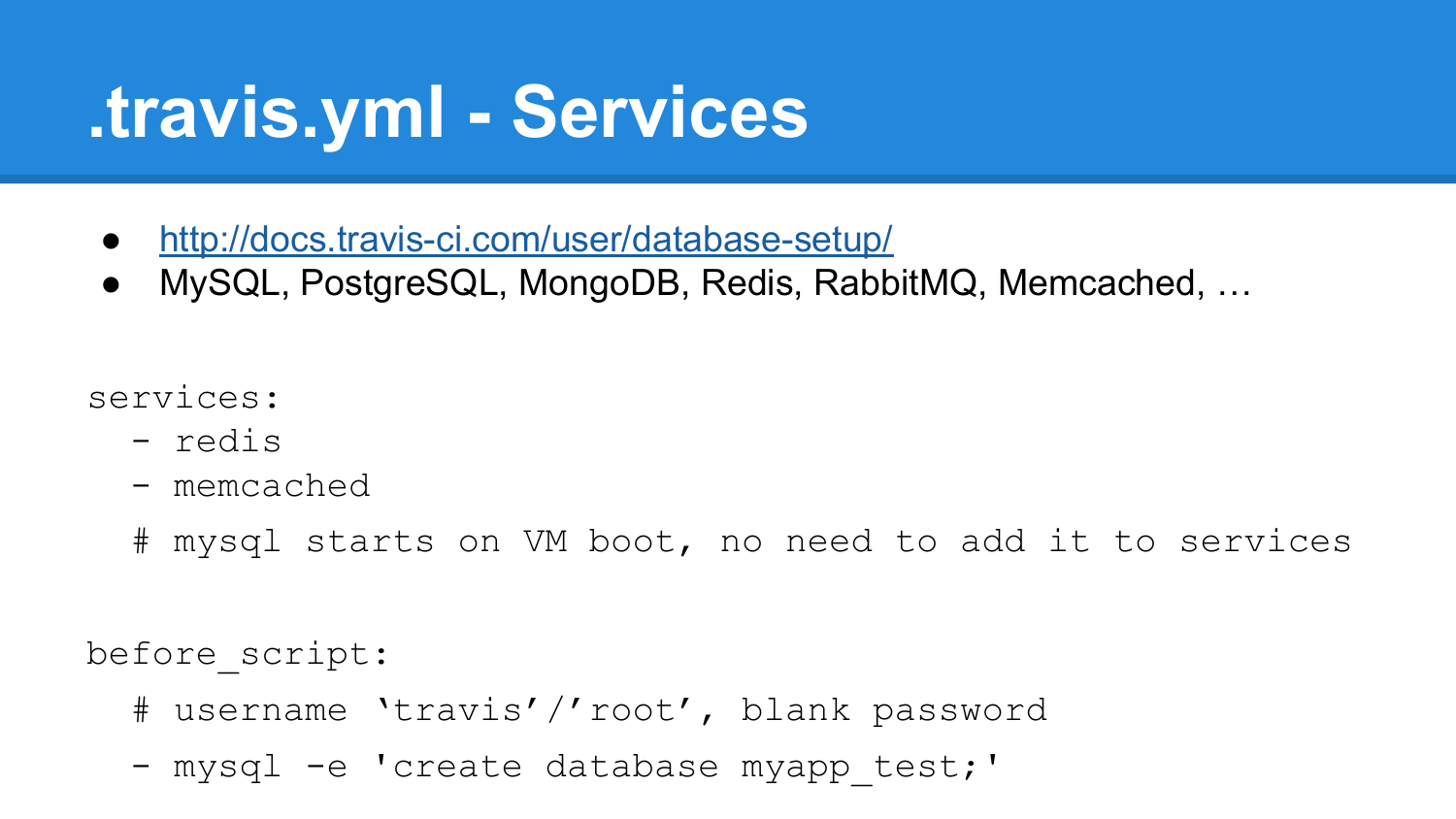# **.travis.yml - Deployment**

- <http://docs.travis-ci.com/user/deployment/>
- OpenShift, Heroku, ...
- PyPI, Rubygems, ...

```
deploy:
   provider: openshift
   user: "YOU USER NAME"
   password: "YOUR PASSWORD" # can be encrypted
   domain: "YOUR OPENSHIFT DOMAIN"
```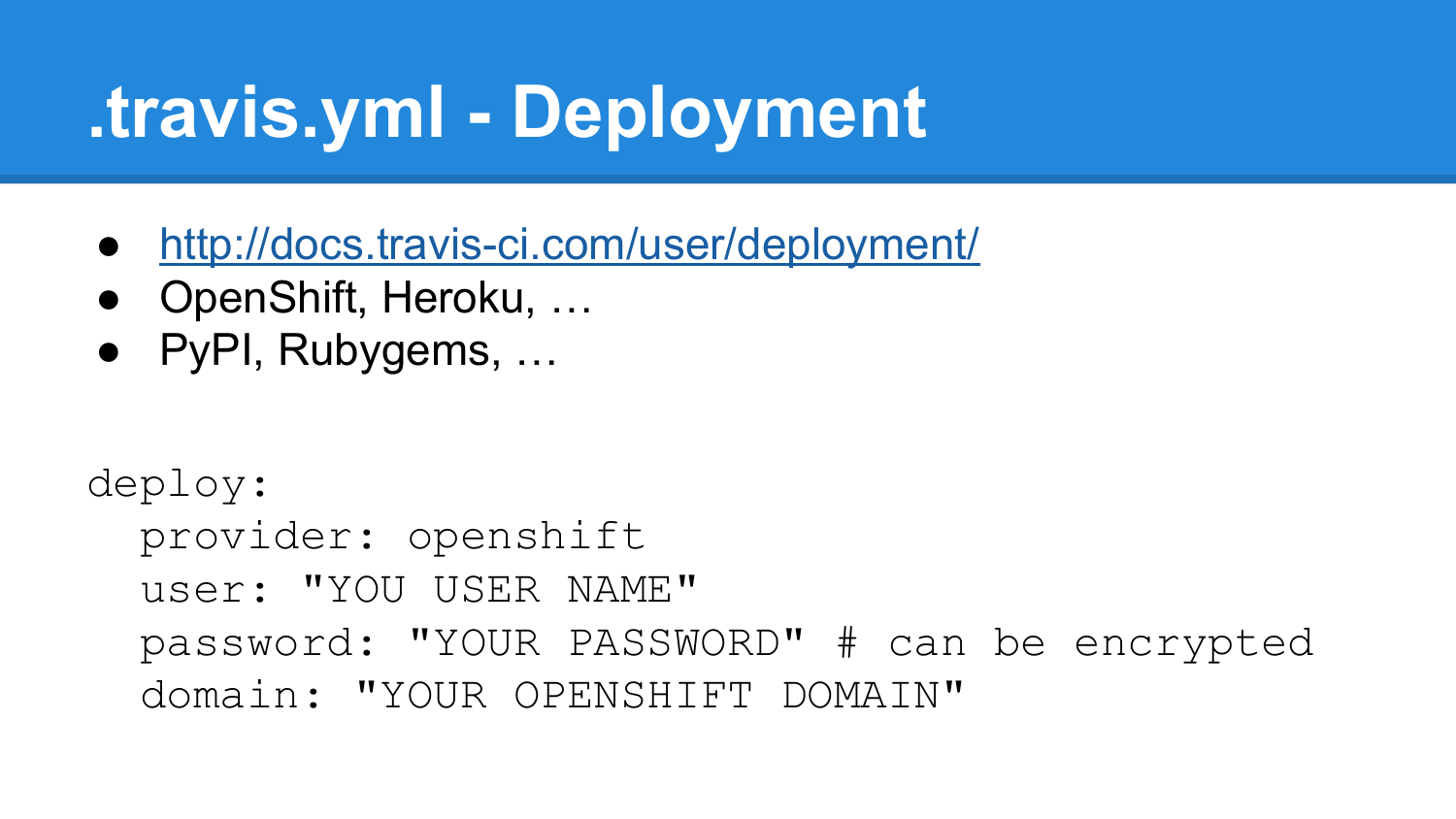# **.travis.yml - Notifications**

- <http://docs.travis-ci.com/user/notifications/>
- Mail, IRC, custom webhook, ...
- Default: mail on every failure and when state changes from failure to success

notifications:

irc:

channels:

- "chat.freenode.net#my-channel"
- "chat.freenode.net#some-other-channel"

 on\_success: [always|never|change] # default: always on failure: [always|never|change] # default: always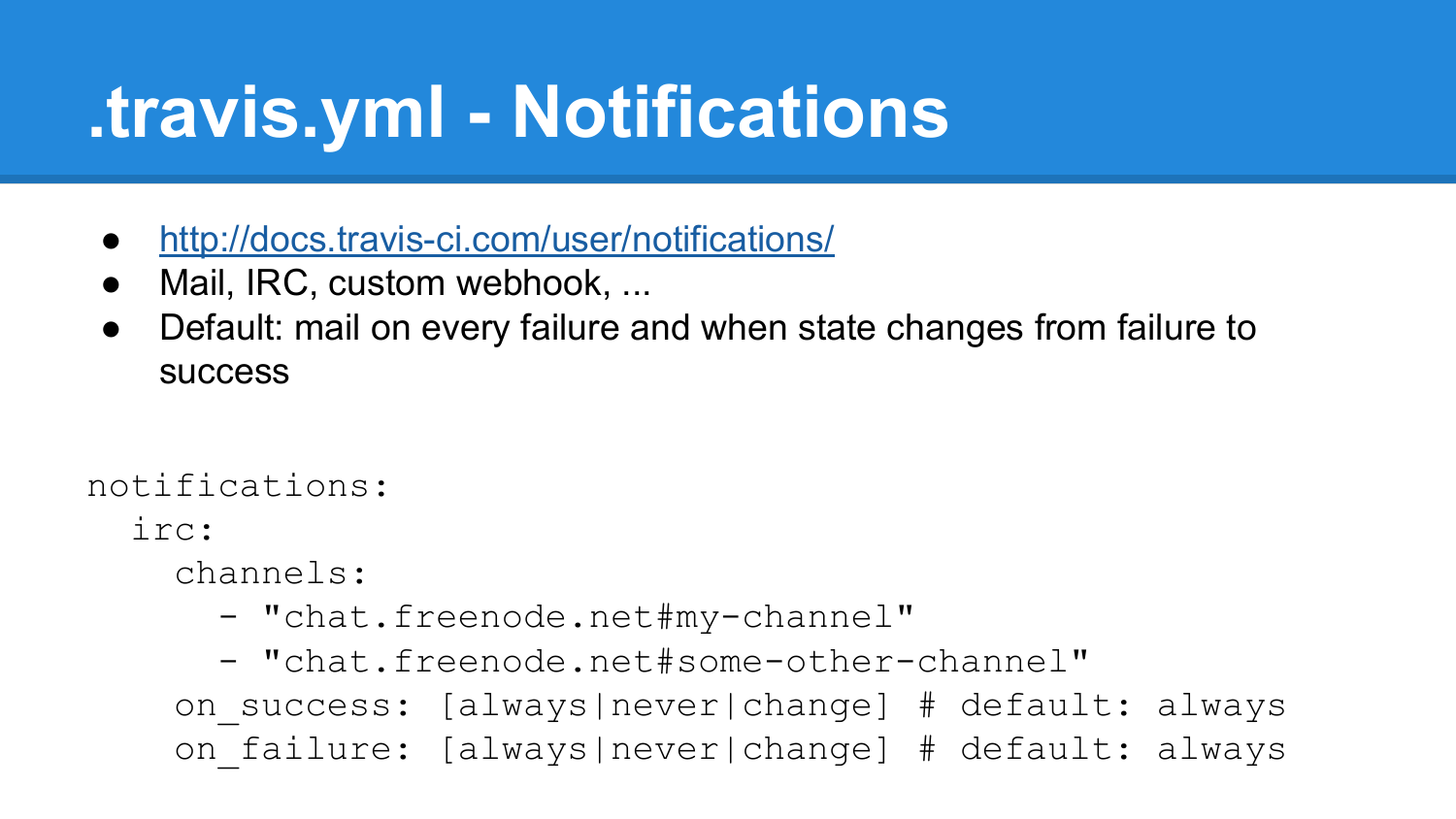# **.travis.yml - Matrix (1/2)**

- <http://docs.travis-ci.com/user/build-configuration/#The-Build-Matrix>
- By default: runtime \* environment variables
- Good to speed up the tests (running in parallel VMs)

```
language: ruby
```
rvm:

- $-2.0.0$
- $-2.1.0$

env:

- DB=mongodb
- DB=mysql

gemfile:

- Gemfile
- gemfiles/rails4.gemfile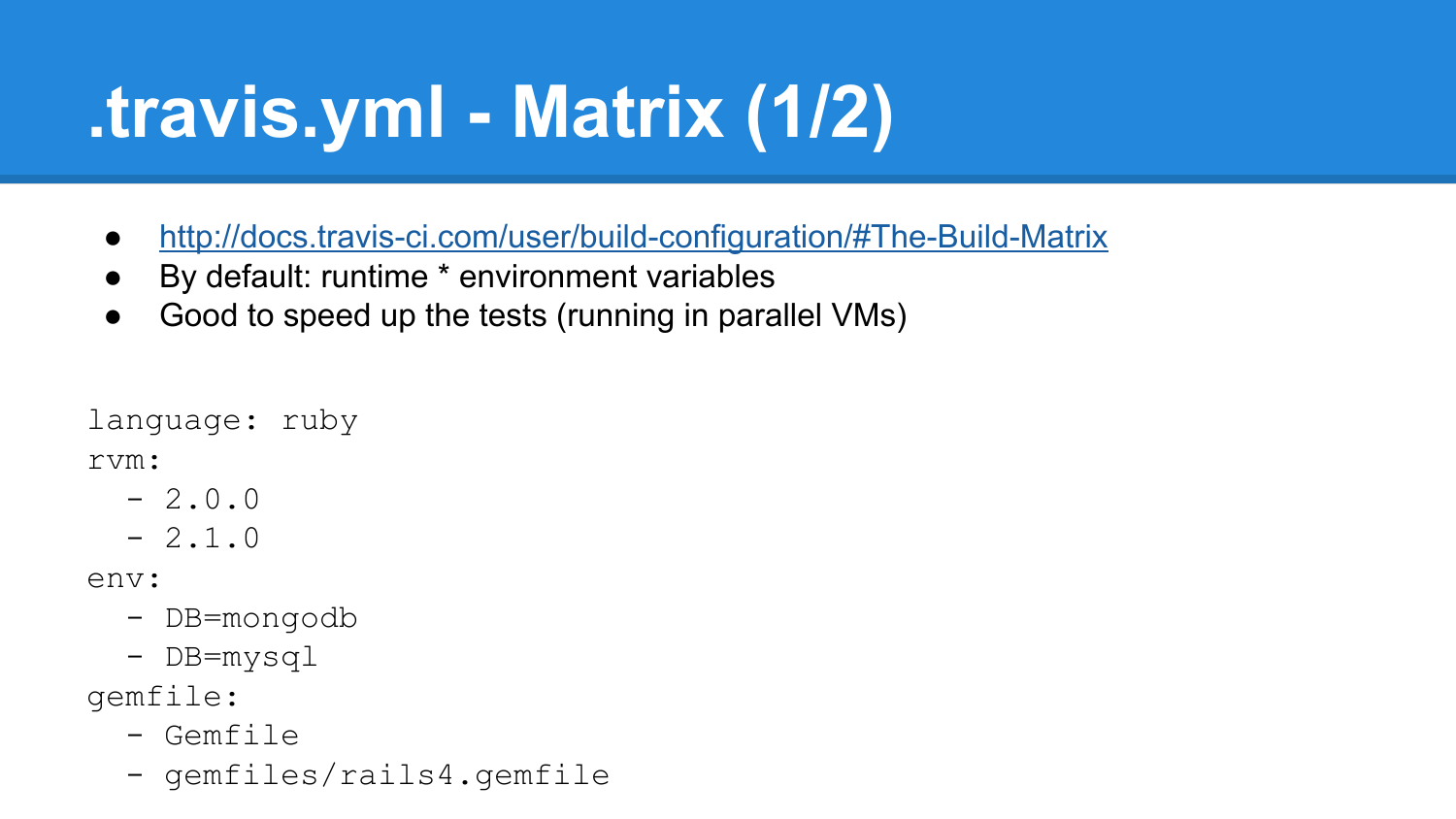# **.travis.yml - Matrix (2/2)**

language: python matrix:

include:

- python: "2.7"
	- env: TEST SUITE=suite 2 7
- python: "3.3"
	- -
	- env: TEST SUITE=suite 3 3

script: ./test.py \$TEST SUITE

- 
- python: "pypy"
	-
	-
	- env: TEST SUITE=suite pypy
		-
- 
- 
-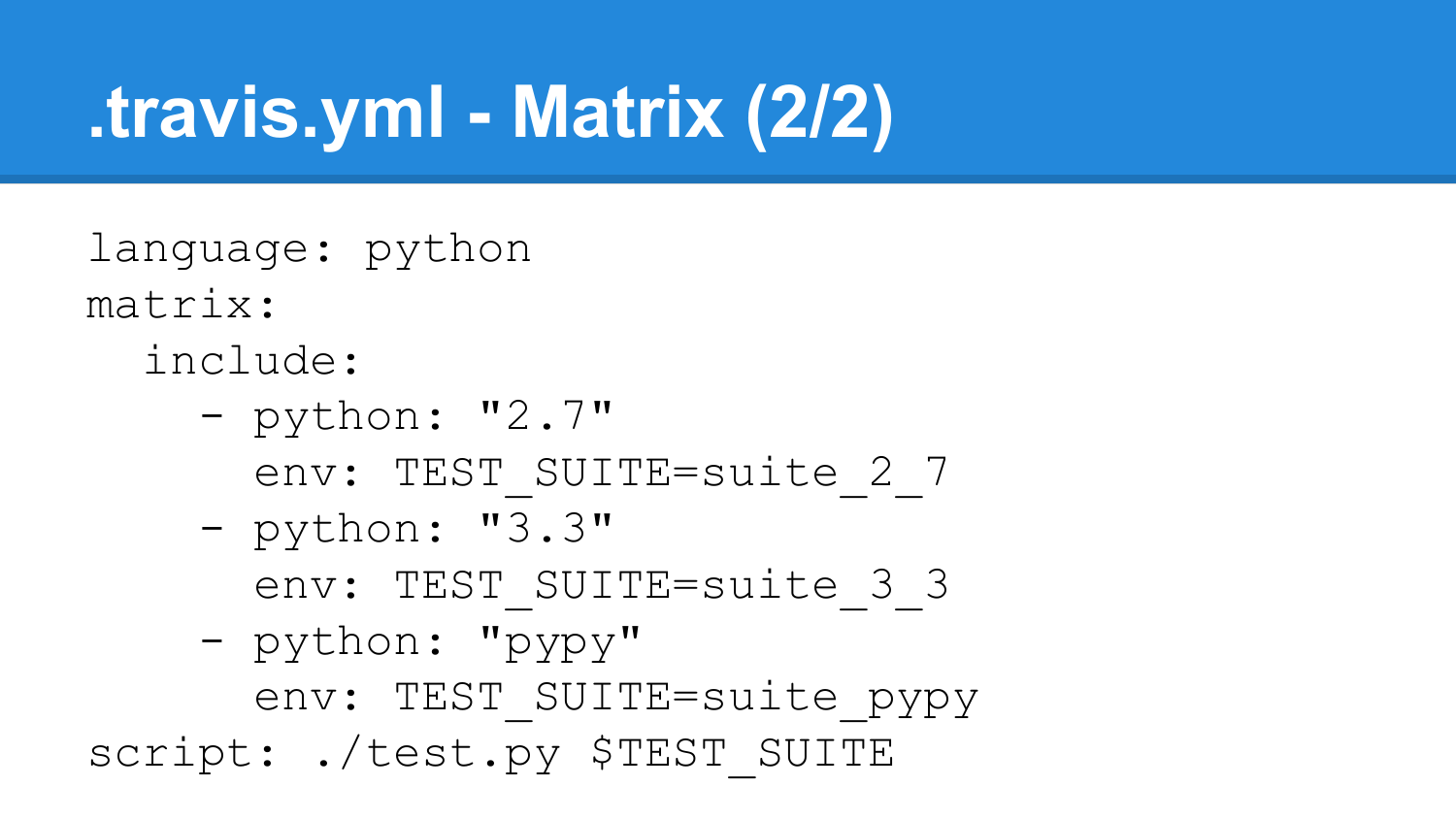#### **.travis.yml - And more...**

- Encrypting sensitive data
- Caching dependencies (paid version only)
- OS X testing (new projects not accepted, capacity full for now)
- GUI and headless browser testing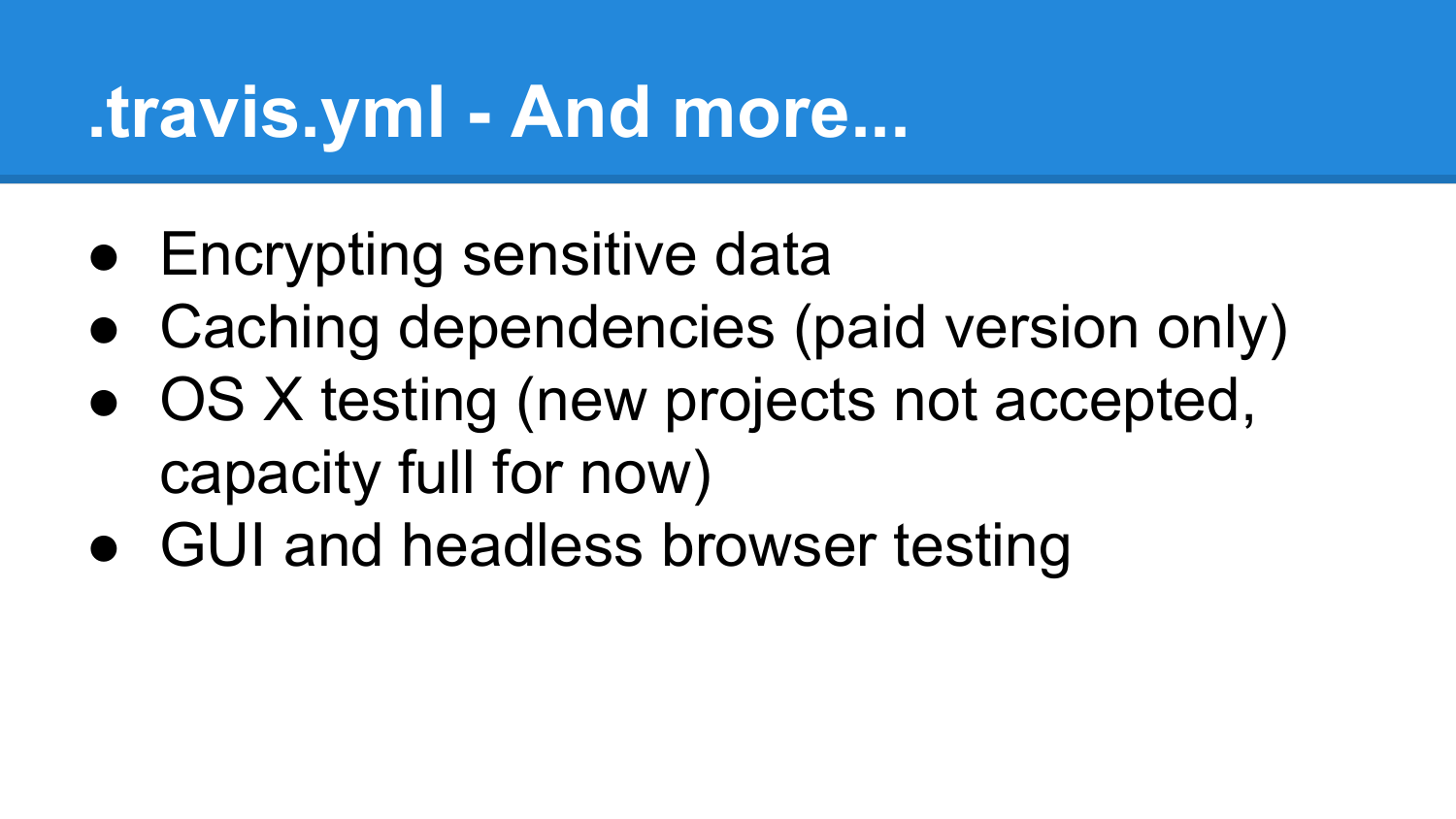#### **Command Line Client**

● <https://github.com/travis-ci/travis.rb#readme>

sudo dnf install rubygems gem install travis export PATH=\$PATH:~/bin/

travis lint myproject/.travis.yml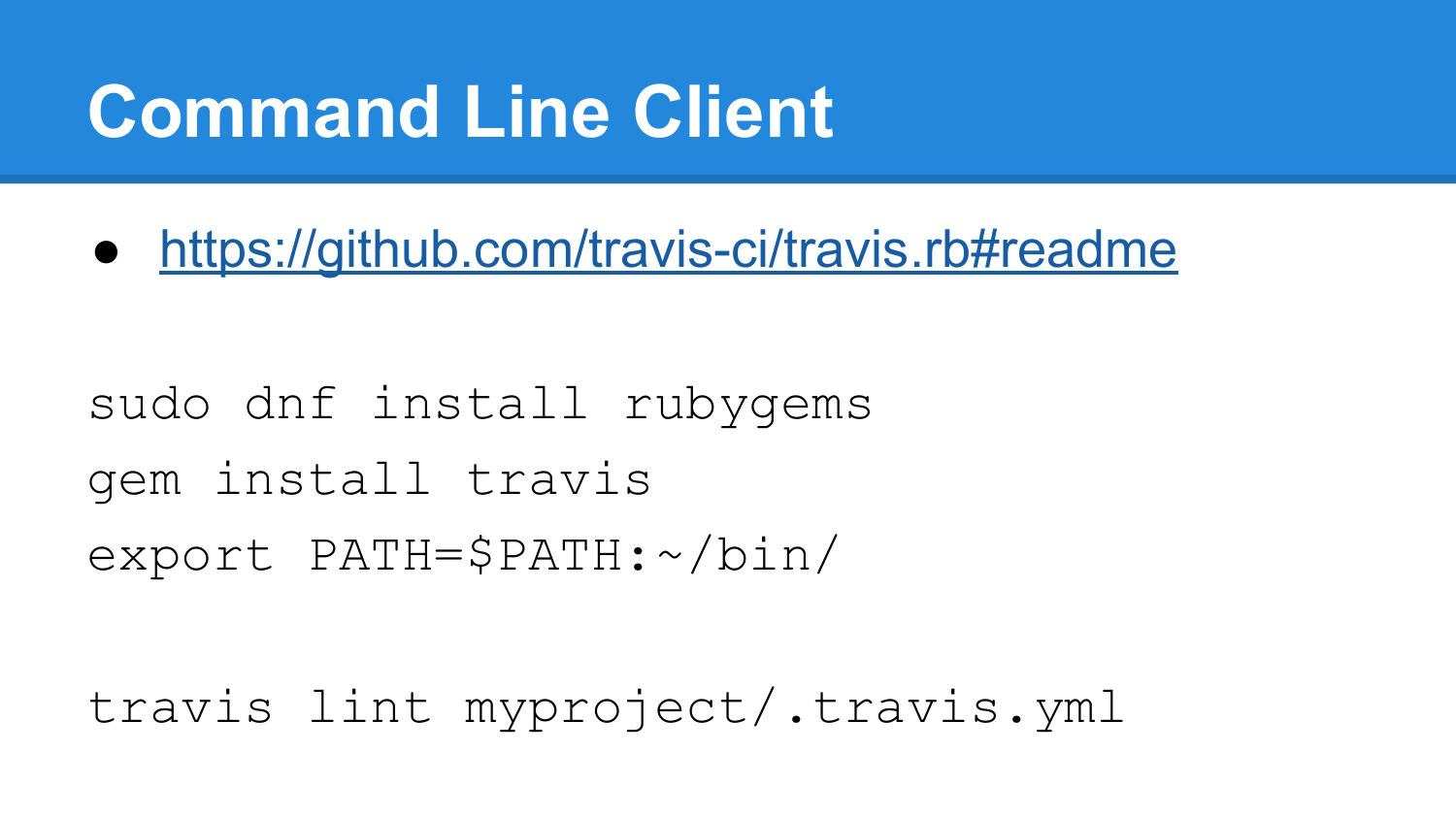#### **Nice Examples**

- <https://github.com/rails/rails/blob/master/.travis.yml>
	- Complex Ruby testing setup with matrices, services and notifications
- <https://github.com/vrutkovs/dogtail/blob/master/.travis.yml> ○ GTK+ GUI testing
- <https://github.com/travis-ci-examples>
	- Various per-language examples by Travis-CI upstream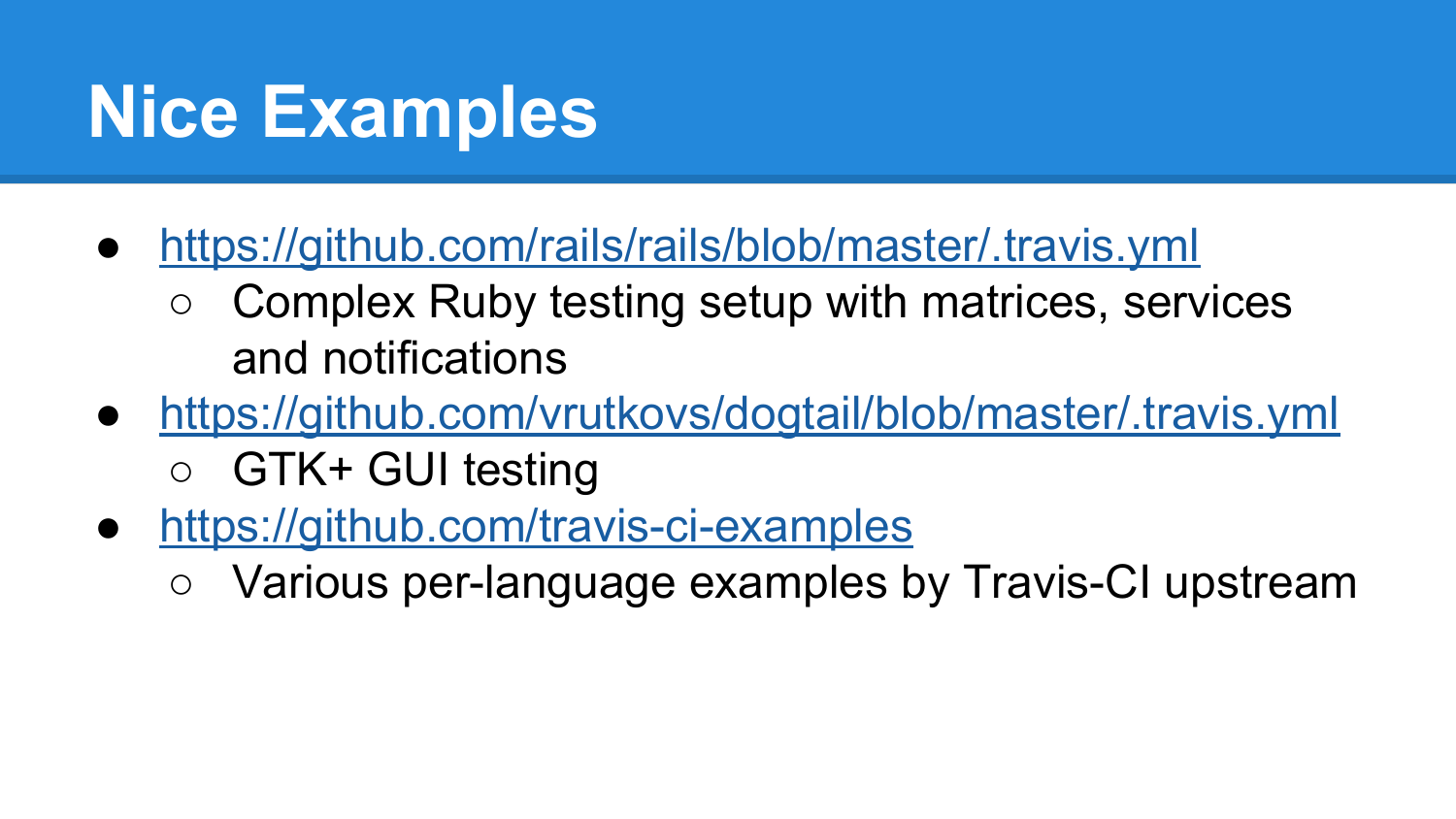# **Wrap-Up**

- CI is great
- CI is great
- Travis is a nice CI implementation and it's for free (as in free beer)
- Did I say that CI is great?